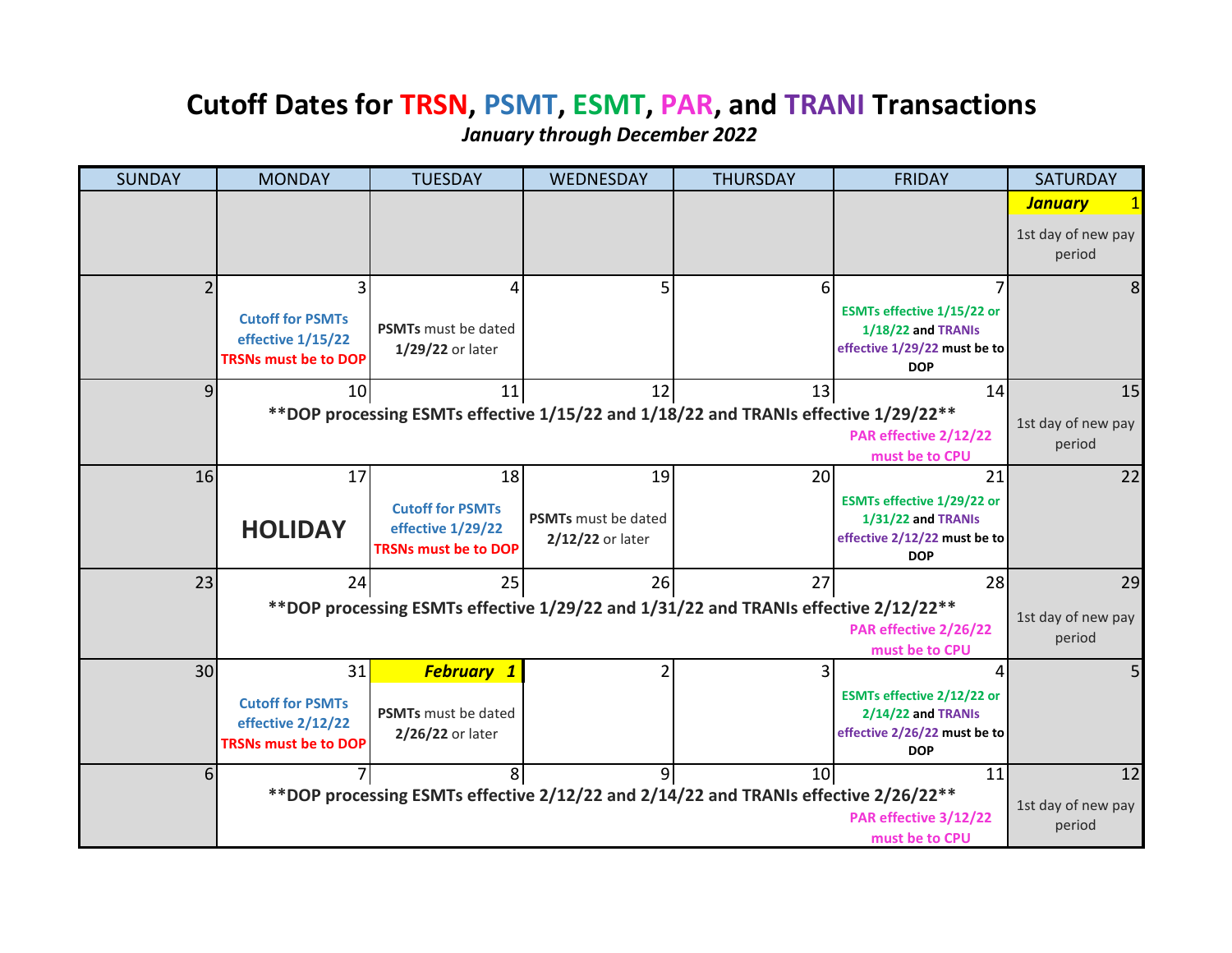| <b>SUNDAY</b> | <b>MONDAY</b>                                   | <b>TUESDAY</b>               | WEDNESDAY       | <b>THURSDAY</b>                                                                     | <b>FRIDAY</b>                                    | <b>SATURDAY</b>    |
|---------------|-------------------------------------------------|------------------------------|-----------------|-------------------------------------------------------------------------------------|--------------------------------------------------|--------------------|
| 13            | 14                                              | 15                           | 16              | 17                                                                                  | 18                                               | 19                 |
|               | <b>Cutoff for PSMTs</b><br>effective 2/26/22    | PSMTs must be dated          |                 |                                                                                     | ESMTs effective 2/26/22 or<br>2/28/22 and TRANIs |                    |
|               | <b>TRSNs must be to DOP</b>                     | 3/12/22 or later             |                 |                                                                                     | effective 3/12/22 must be to<br><b>DOP</b>       |                    |
| 20            | 21                                              | 22                           | 23              | 24                                                                                  | 25                                               | 26                 |
|               |                                                 |                              |                 | **DOP processing ESMTs effective 2/26/22 and 2/28/22 and TRANIs effective           |                                                  |                    |
|               | <b>HOLIDAY</b>                                  |                              |                 | $3/12/22**$                                                                         |                                                  | 1st day of new pay |
|               |                                                 |                              |                 |                                                                                     | PAR effective 3/26/22<br>must be to CPU          | period             |
| 27            | 28                                              | <b>March</b><br>$\mathbf{1}$ |                 | 3                                                                                   | Δ                                                | 5                  |
|               | <b>Cutoff for PSMTs</b>                         |                              |                 |                                                                                     | ESMTs effective 3/12/22 or                       |                    |
|               | effective 3/12/22                               | PSMTs must be dated          |                 |                                                                                     | 3/14/22 and TRANIs                               |                    |
|               | <b>TRSNs must be to DOP</b>                     | 3/26/22 or later             |                 |                                                                                     | effective 3/26/22 must be to                     |                    |
|               |                                                 |                              |                 |                                                                                     | <b>DOP</b>                                       |                    |
|               |                                                 |                              |                 | 10                                                                                  | 11                                               | 12                 |
|               |                                                 |                              |                 | **DOP processing ESMTs effective 3/12/22 and 3/14/22 and TRANIs effective 3/26/22** |                                                  | 1st day of new pay |
|               |                                                 |                              |                 |                                                                                     | PAR effective 4/9/22<br>must be to CPU           | period             |
| 13            | 14                                              | 15                           | 16              | 17                                                                                  | 18                                               | 19                 |
|               |                                                 |                              |                 |                                                                                     | ESMTs effective 3/26/22 or                       |                    |
|               | <b>Cutoff for PSMTs</b><br>effective 3/26/22    | PSMTs must be dated          |                 |                                                                                     | 3/28/22 and TRANIs                               |                    |
|               | <b>TRSNs must be to DOP</b>                     | 4/9/22 or later              |                 |                                                                                     | effective 4/9/22 must be to                      |                    |
|               |                                                 |                              |                 |                                                                                     | <b>DOP</b>                                       |                    |
| 20            | 21                                              | 22                           | 23              | 24                                                                                  | 25                                               | 26                 |
|               |                                                 |                              |                 | ** DOP processing ESMTs effective 3/26/22 and 3/28/22 and TRANIs effective 4/9/22** |                                                  | 1st day of new pay |
|               |                                                 |                              |                 |                                                                                     | PAR effective 4/23/22<br>must be to CPU          | period             |
| 27            | 28                                              | 29                           | 30 <sup>1</sup> | 31                                                                                  | <b>April 1</b>                                   | $\overline{2}$     |
|               |                                                 |                              |                 |                                                                                     | <b>ESMTs effective 4/9/22 or</b>                 |                    |
|               | <b>Cutoff for PSMTs</b>                         | <b>PSMTs</b> must be dated   |                 |                                                                                     | 4/11/22 and TRANIs                               |                    |
|               | effective 4/9/22<br><b>TRSNs must be to DOP</b> | 4/23/22 or later             |                 |                                                                                     | effective 4/23/22 must be to                     |                    |
|               |                                                 |                              |                 |                                                                                     | <b>DOP</b>                                       |                    |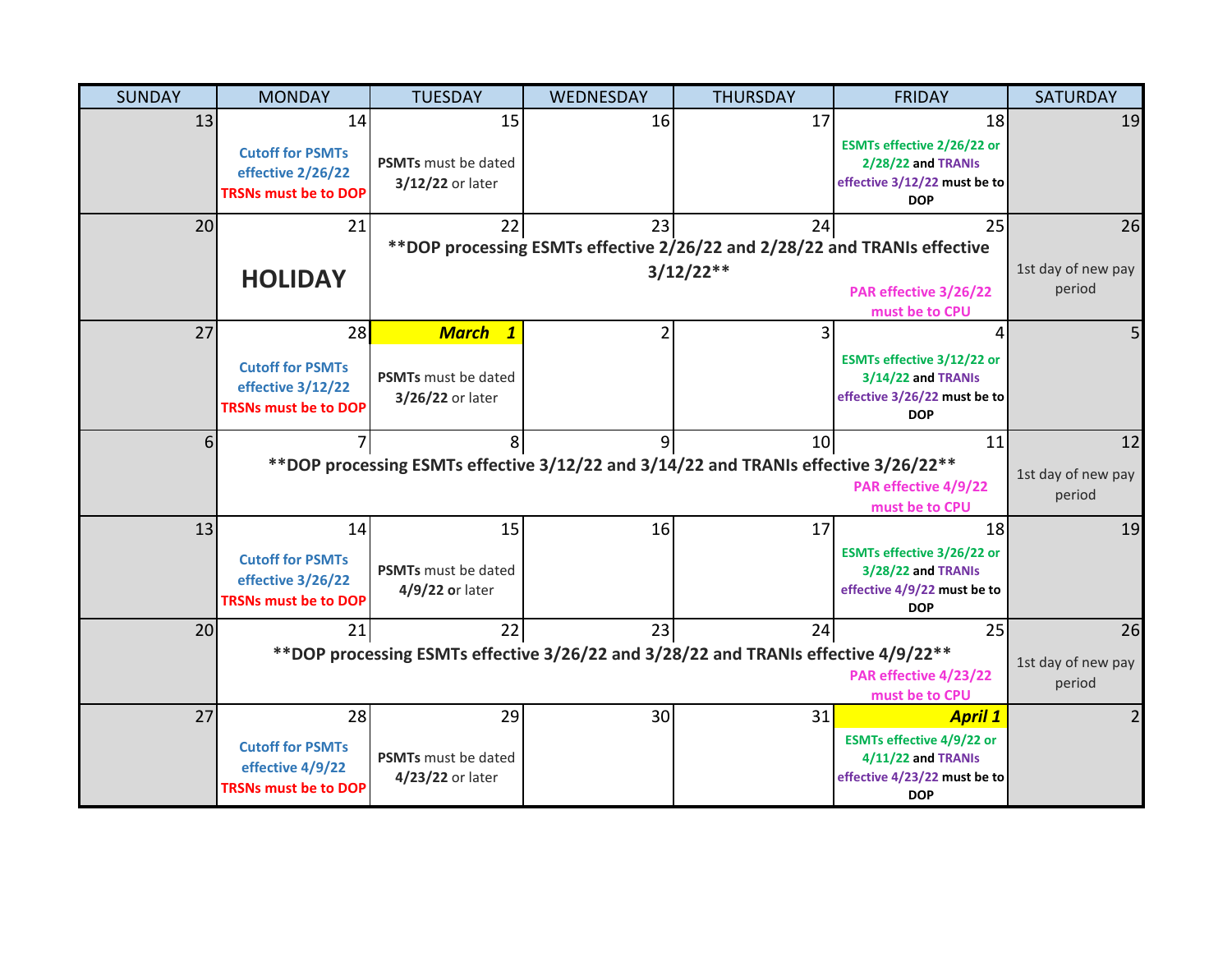| <b>SUNDAY</b>   | <b>MONDAY</b>                                    | <b>TUESDAY</b>             | WEDNESDAY           | <b>THURSDAY</b>                                                                     | <b>FRIDAY</b>                                                   | <b>SATURDAY</b>    |
|-----------------|--------------------------------------------------|----------------------------|---------------------|-------------------------------------------------------------------------------------|-----------------------------------------------------------------|--------------------|
|                 |                                                  | 5                          | ы                   |                                                                                     | 8                                                               |                    |
|                 |                                                  |                            |                     | ** DOP processing ESMTs effective 4/9/22 and 4/11/22 and TRANIs effective 4/23/22** |                                                                 | 1st day of new pay |
|                 |                                                  |                            |                     |                                                                                     | PAR effective 5/7/22                                            | period             |
| 10 <sup>1</sup> | 11                                               | 12                         | 13                  | 14                                                                                  | must be to CPU<br>15                                            | 16                 |
|                 |                                                  |                            |                     |                                                                                     | ESMTs effective 4/23/22 or                                      |                    |
|                 | <b>Cutoff for PSMTs</b>                          | <b>PSMTs</b> must be dated |                     |                                                                                     | 4/25/22 and TRANIs                                              |                    |
|                 | effective 4/23/22<br><b>TRSNs must be to DOP</b> | 5/7/22 or later            |                     |                                                                                     | effective 5/7/22 must be to                                     |                    |
|                 |                                                  |                            |                     |                                                                                     | <b>DOP</b>                                                      |                    |
| 17              | 18                                               | 19                         | 20                  | 21                                                                                  | 22                                                              | 23                 |
|                 |                                                  |                            |                     | **DOP processing ESMTs effective 4/23/22 and 4/25/22 and TRANIs effective 5/7/22**  |                                                                 | 1st day of new pay |
|                 |                                                  |                            |                     |                                                                                     | PAR effective 5/21/22<br>must be to CPU                         | period             |
| 24              | 25                                               | 26                         | 27                  | 28                                                                                  | 29                                                              | 30                 |
|                 |                                                  |                            |                     |                                                                                     |                                                                 |                    |
|                 | <b>Cutoff for PSMTs</b><br>effective 5/7/22      | <b>PSMTs</b> must be dated |                     |                                                                                     | <b>ESMTs effective 5/7/22 or</b><br>5/9/22 and TRANIs effective |                    |
|                 | <b>TRSNs must be to DOP</b>                      | 5/21/22 or later           |                     |                                                                                     | 5/21/22 must be to DOP                                          |                    |
|                 |                                                  | 3                          |                     | 5                                                                                   | 6                                                               |                    |
| May 1           |                                                  |                            |                     |                                                                                     |                                                                 |                    |
|                 |                                                  |                            |                     | ** DOP processing ESMTs effective 5/7/22 and 5/9/22 and TRANIs effective 5/21/22**  |                                                                 | 1st day of new pay |
|                 |                                                  |                            |                     |                                                                                     | PAR effective 6/4/22                                            | period             |
|                 |                                                  |                            |                     |                                                                                     | must be to CPU                                                  |                    |
| 8 <sup>1</sup>  | 9                                                | 10                         | 11                  | 12                                                                                  | 13                                                              | 14                 |
|                 | <b>Cutoff for PSMTs</b>                          |                            | PSMTs must be dated |                                                                                     | <b>ESMTs effective 5/21/22 or</b>                               |                    |
|                 | effective 5/21/22                                | <b>HOLIDAY</b>             | 6/4/22 or later     |                                                                                     | 5/23/22 and TRANIs<br>effective 6/4/22 must be to               |                    |
|                 | <b>TRSNs must be to DOP</b>                      |                            |                     |                                                                                     | <b>DOP</b>                                                      |                    |
| 15              | 16                                               | 17                         | 18                  | 19                                                                                  | 20                                                              | 21                 |
|                 |                                                  |                            |                     | ** DOP processing ESMTs effective 5/21/22 and 5/23/22 and TRANIs effective 6/4/22** |                                                                 | 1st day of new pay |
|                 |                                                  |                            |                     |                                                                                     | PAR effective 6/18/22                                           | period             |
|                 |                                                  |                            |                     |                                                                                     | must be to CPU                                                  |                    |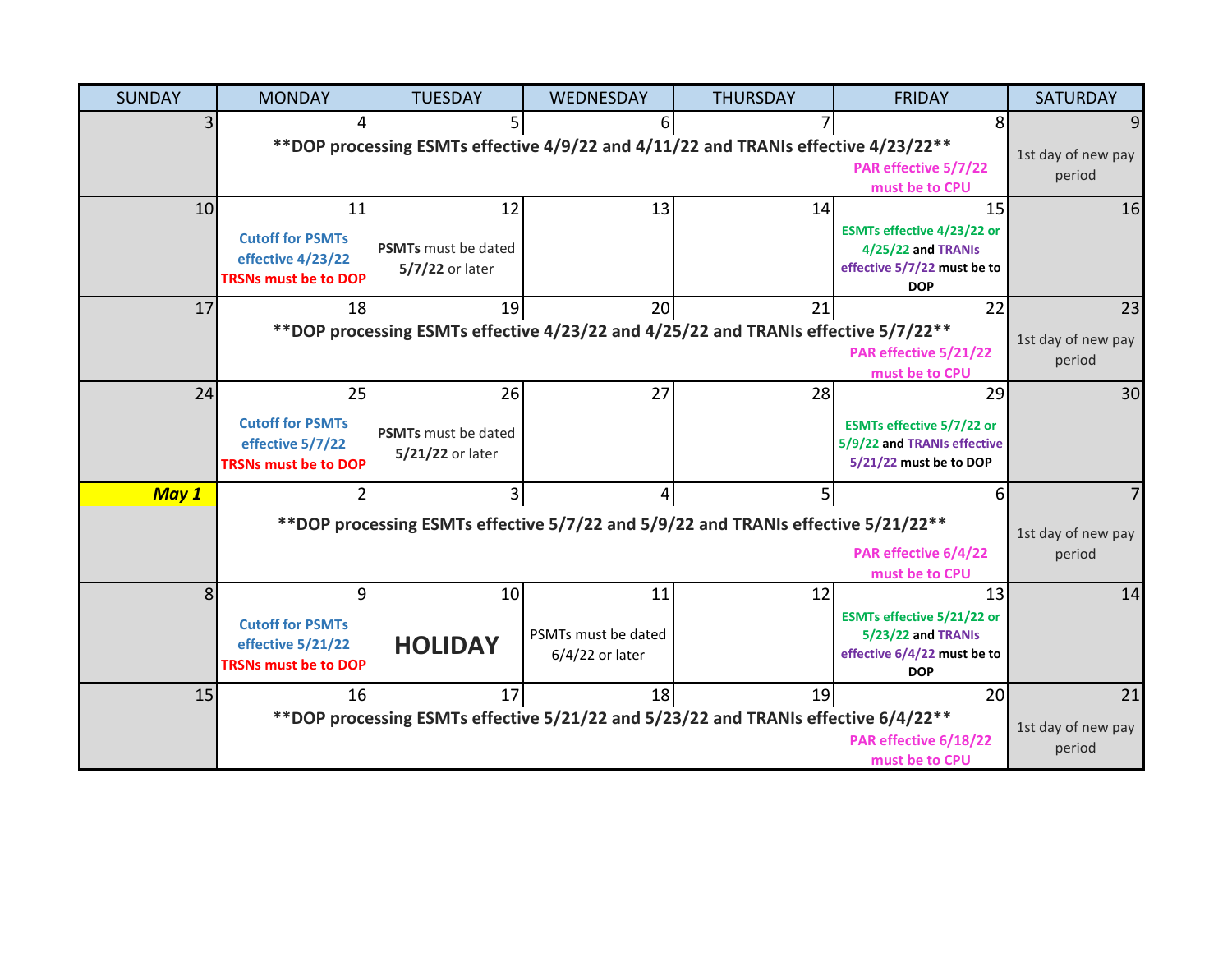| <b>SUNDAY</b> | <b>MONDAY</b>                               | <b>TUESDAY</b>                              | WEDNESDAY                          | <b>THURSDAY</b>                                                                   | <b>FRIDAY</b>                                                   | <b>SATURDAY</b>              |
|---------------|---------------------------------------------|---------------------------------------------|------------------------------------|-----------------------------------------------------------------------------------|-----------------------------------------------------------------|------------------------------|
| 22            | 23                                          | 24                                          | 25                                 | 26                                                                                | 27                                                              | 28                           |
|               | <b>Cutoff for PSMTs</b><br>effective 6/4/22 | <b>PSMTs</b> must be dated                  |                                    |                                                                                   | <b>ESMTs effective 6/4/22 or</b><br>6/6/22 and TRANIs effective |                              |
|               | <b>TRSNs must be to DOP</b>                 | 6/18/22 or later                            |                                    |                                                                                   | 6/18/22 must be to DOP                                          |                              |
| 29            | 30                                          | 31                                          | <b>June 1</b>                      |                                                                                   | 3                                                               | 4                            |
|               |                                             |                                             |                                    | **DOP processing ESMTs effective 6/4/22 and 6/6/22 and TRANIs effective           |                                                                 |                              |
|               | <b>HOLIDAY</b>                              |                                             |                                    | $6/18/22**$                                                                       |                                                                 | 1st day of new pay<br>period |
|               |                                             |                                             |                                    |                                                                                   | PAR effective 7/2/22<br>must be to CPU                          |                              |
| 5             | 6                                           |                                             | 8                                  | 9                                                                                 | 10                                                              | 11                           |
|               | <b>Cutoff for PSMTs</b>                     |                                             | <b>ESMTs effective 6/18/22</b>     |                                                                                   | ** DOP processing ESMTs effective                               |                              |
|               | effective 6/18/22                           | <b>PSMTs</b> must be dated                  | or 6/21/22 and TRANIs              |                                                                                   | 6/18/22 and 6/21/22 and TRANIs                                  |                              |
|               | <b>TRSNs must be to DOP</b>                 | 7/2/22 or later                             | effective 7/2/22 must be<br>to DOP |                                                                                   | effective 7/2/22**                                              |                              |
| 12            | 13                                          | 14                                          | 15                                 | 16                                                                                | 17                                                              | 18                           |
|               |                                             | ** DOP processing ESMTs effective           |                                    | <b>OASIS DOWN FOR ATB PROCESSING</b>                                              |                                                                 | 1st day of new pay           |
|               |                                             | 6/18/22 and 6/21/22 and TRANIs              |                                    |                                                                                   | PAR effective 7/16/22                                           | period                       |
|               |                                             | effective 7/2/22**                          |                                    |                                                                                   | must be to CPU                                                  |                              |
| 19            | 20 <sup>1</sup>                             | 21                                          | 22                                 | 23                                                                                | 24                                                              | 25                           |
|               |                                             | <b>Cutoff for PSMTs</b><br>effective 7/2/22 | <b>PSMTs</b> must be dated         |                                                                                   | <b>ESMTs effective 7/2/22 or</b>                                |                              |
|               | <b>HOLIDAY</b>                              | <b>TRSNs must be to DOP</b>                 | 7/16/22 or later                   |                                                                                   | 7/5/22 and TRANIs effective<br>7/16/22 must be to DOP           |                              |
| 26            | 27                                          | 28                                          | 29                                 | 30                                                                                | <b>July 1</b>                                                   | 2                            |
|               |                                             |                                             |                                    | **DOP processing ESMTs effective 7/2/22 and 7/5/22 and TRANIs effective 7/16/22** |                                                                 |                              |
|               |                                             |                                             |                                    |                                                                                   | PAR effective 7/30/22                                           | 1st day of new pay<br>period |
|               |                                             |                                             |                                    |                                                                                   | must be to CPU                                                  |                              |
| 3             | 4                                           | 5                                           | 6                                  | 7                                                                                 | 8                                                               | 9                            |
|               |                                             | <b>Cutoff for PSMTs</b>                     | <b>PSMTs</b> must be dated         |                                                                                   | ESMTs effective 7/16/22 or<br>7/18/22 and TRANIs                |                              |
|               | <b>HOLIDAY</b>                              | effective 7/16/22                           | 7/30/22 or later                   |                                                                                   | effective 7/30/20 must be to                                    |                              |
|               |                                             | <b>TRSNs must be to DOP</b>                 |                                    |                                                                                   | <b>DOP</b>                                                      |                              |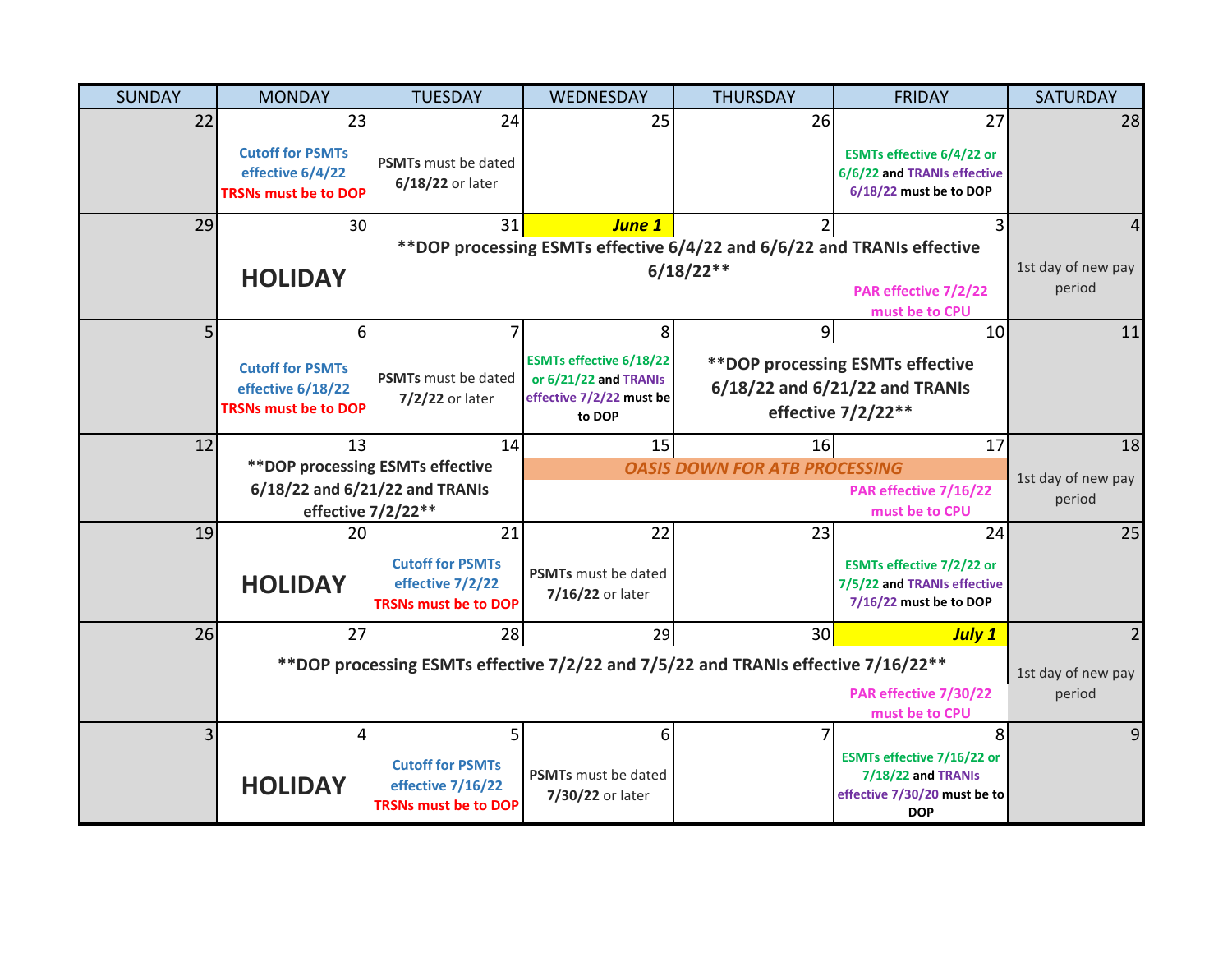| <b>SUNDAY</b> | <b>MONDAY</b>                                                                                                                                        | <b>TUESDAY</b>                                 | WEDNESDAY       | <b>THURSDAY</b>                                                                     | <b>FRIDAY</b>                                                                                        | <b>SATURDAY</b>              |  |
|---------------|------------------------------------------------------------------------------------------------------------------------------------------------------|------------------------------------------------|-----------------|-------------------------------------------------------------------------------------|------------------------------------------------------------------------------------------------------|------------------------------|--|
| 10            | 11                                                                                                                                                   | 12                                             | 13              | 14                                                                                  | 15                                                                                                   | 16                           |  |
|               | **DOP processing ESMTs effective 7/16/22 and 7/18/22 and TRANIs effective 7/30/22**<br>1st day of new pay<br>PAR effective 8/13/22<br>must be to CPU |                                                |                 |                                                                                     |                                                                                                      |                              |  |
| 17            | 18                                                                                                                                                   | 19                                             | 20              | 21                                                                                  | 22                                                                                                   | 23                           |  |
|               | <b>Cutoff for PSMTs</b><br>effective7/30/22<br><b>TRSNs must be to DOP</b>                                                                           | <b>PSMTs</b> must be dated<br>8/13/22 or later |                 |                                                                                     | ESMTs effective 7/30/22 or<br>8/1/22 and TRANIs effective<br>8/13/22 must be to DOP                  |                              |  |
| 24            | 25                                                                                                                                                   | 26                                             | 27              | 28                                                                                  | 29                                                                                                   | 30                           |  |
|               |                                                                                                                                                      |                                                |                 | ** DOP processing ESMTs effective 7/30/22 and 8/1/22 and TRANIs effective 8/13/22** |                                                                                                      | 1st day of new pay           |  |
|               |                                                                                                                                                      |                                                |                 |                                                                                     | PAR effective 8/27/22<br>must be to CPU                                                              | period                       |  |
| 31            | <b>August 1</b>                                                                                                                                      |                                                |                 |                                                                                     | 5                                                                                                    | 6                            |  |
|               | <b>Cutoff for PSMTs</b><br>effective 8/13/22<br><b>TRSNs must be to DOP</b>                                                                          | <b>PSMTs</b> must be dated<br>8/27/22 or later |                 |                                                                                     | ESMTs effective 8/13/22 or<br>8/15/22 and TRANIs<br>effective 8/27/22 must be to<br><b>DOP</b>       |                              |  |
|               | 8                                                                                                                                                    | 9                                              | 10 <sub>1</sub> | 11                                                                                  | 12                                                                                                   | 13                           |  |
|               |                                                                                                                                                      |                                                |                 | **DOP processing ESMTs effective 8/13/22 and 8/15/22 and TRANIs effective 8/27/22** |                                                                                                      | 1st day of new pay           |  |
|               |                                                                                                                                                      |                                                |                 |                                                                                     | PAR effective 9/10/22<br>must be to CPU                                                              | period                       |  |
| 14            | 15<br><b>Cutoff for PSMTs</b><br>effective 8/27/22<br><b>TRSNs must be to DOP</b>                                                                    | 16<br>PSMTs must be dated<br>9/10/22 or later  | 17              | 18                                                                                  | 19<br>ESMTs effective 8/27/22 or<br>8/29/22 and TRANIs<br>effective 9/10/22 must be to<br><b>DOP</b> | 20                           |  |
| 21            | 22                                                                                                                                                   | 23                                             | 24              | 25                                                                                  | 26                                                                                                   | 27                           |  |
|               |                                                                                                                                                      |                                                |                 | **DOP processing ESMTs effective 8/27/22 and 8/29/22 and TRANIs effective 9/10/22** | PAR effective 9/24/22<br>must be to CPU                                                              | 1st day of new pay<br>period |  |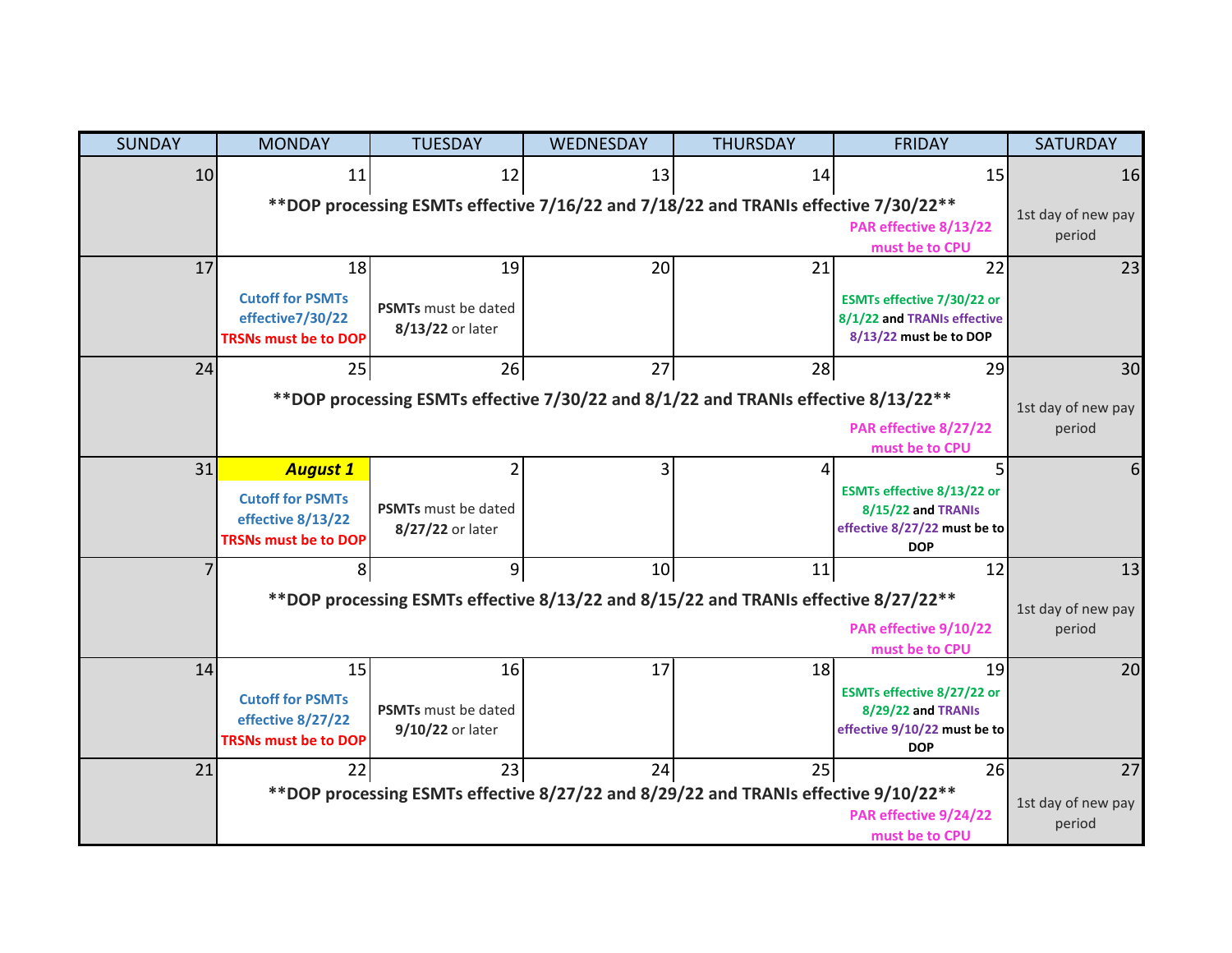| <b>SUNDAY</b>    | <b>MONDAY</b>                                                                                                                    | <b>TUESDAY</b>                                 | WEDNESDAY      | <b>THURSDAY</b>                                                                     | <b>FRIDAY</b>                                                                                        | <b>SATURDAY</b>    |
|------------------|----------------------------------------------------------------------------------------------------------------------------------|------------------------------------------------|----------------|-------------------------------------------------------------------------------------|------------------------------------------------------------------------------------------------------|--------------------|
| 28               | 29 30                                                                                                                            |                                                | 31             | <b>September 1</b>                                                                  | $\overline{2}$                                                                                       |                    |
|                  | <b>Cutoff for PSMTs</b><br>effective 9/10/22<br><b>TRSNs must be to DOP</b>                                                      | <b>PSMTs</b> must be dated<br>9/24/22 or later |                |                                                                                     | ESMTs effective 9/10/22 or<br>9/12/22 and TRANIs<br>effective 9/27/22 must be to<br><b>DOP</b>       |                    |
|                  |                                                                                                                                  | 6                                              |                | 8                                                                                   | q                                                                                                    | 10                 |
|                  |                                                                                                                                  |                                                |                | **DOP processing ESMTs effective 9/10/22 and 9/12/22 and TRANIs effective           |                                                                                                      |                    |
|                  | <b>HOLIDAY</b>                                                                                                                   |                                                |                | $9/24/22**$                                                                         |                                                                                                      | 1st day of new pay |
|                  |                                                                                                                                  |                                                |                |                                                                                     | PAR effective 10/8/22                                                                                | period             |
|                  |                                                                                                                                  |                                                |                |                                                                                     | must be to CPU                                                                                       |                    |
| 11               | 12<br><b>Cutoff for PSMTs</b><br>effective 9/24/22<br><b>TRSNs must be to DOP</b>                                                | 13<br>PSMTs must be dated<br>10/8/22 or later  | 14             | 15                                                                                  | 16<br>ESMTs effective 9/24/22 or<br>9/26/22 and TRANIs<br>effective 10/8/22 must be to<br><b>DOP</b> | 17                 |
| 18               | 19                                                                                                                               | 20                                             | 21             | 22                                                                                  | 23                                                                                                   | 24                 |
|                  |                                                                                                                                  |                                                |                | **DOP processing ESMTs effective 9/24/22 and 9/26/22 and TRANIs effective 10/8/22** |                                                                                                      | 1st day of new pay |
|                  |                                                                                                                                  |                                                |                |                                                                                     | <b>PAR effective 10/22/22</b><br>must be to CPU                                                      | period             |
| 25               | 26                                                                                                                               | 27                                             | 28             | 29                                                                                  | 30                                                                                                   | <b>October 1</b>   |
|                  | <b>Cutoff for PSMTs</b><br>effective 10/8/22<br><b>TRSNs must be to DOP</b>                                                      | PSMTs must be dated<br>10/22/22 or later       |                |                                                                                     | ESMTs effective 10/8/22 or<br>10/11/22 and TRANIs<br>effective 10/22/22 must be<br>to DOP            |                    |
|                  |                                                                                                                                  | 4                                              | 5 <sup>1</sup> | $6 \mid$                                                                            |                                                                                                      | 8                  |
|                  | **DOP processing ESMTs effective 10/8/22 and 10/11/22 and TRANIs effective 10/22/22**<br>PAR effective 11/5/22<br>must be to CPU |                                                |                |                                                                                     |                                                                                                      |                    |
| $\boldsymbol{9}$ | 10                                                                                                                               | 11                                             | 12             | 13                                                                                  | 14                                                                                                   | 15                 |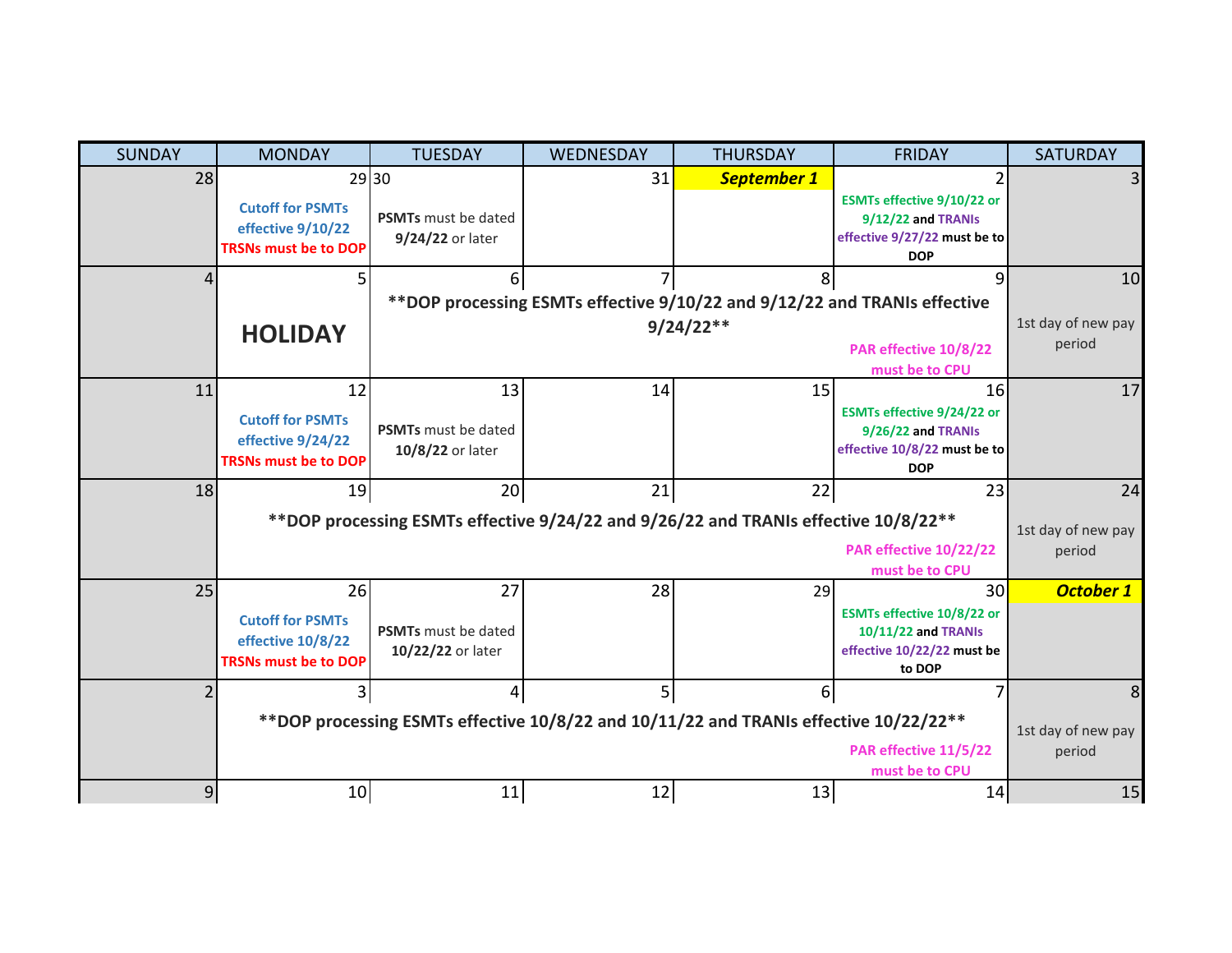| <b>HOLIDAY</b> | <b>Cutoff for PSMTs</b><br>effective 10/22/22<br><b>TRSNs must be to DOP</b> | <b>PSMTs</b> must be dated<br>11/5/22 or later | <b>ESMTs effective 10/22/22 or</b><br><b>10/24/22 and TRANIS</b><br>effective 11/5/22 must be to<br>DOP. |  |
|----------------|------------------------------------------------------------------------------|------------------------------------------------|----------------------------------------------------------------------------------------------------------|--|
|                |                                                                              |                                                |                                                                                                          |  |

| <b>SUNDAY</b> | <b>MONDAY</b>                                    | <b>TUESDAY</b>             | <b>WEDNESDAY</b>               | <b>THURSDAY</b>                                                                         | <b>FRIDAY</b>                                           | <b>SATURDAY</b>    |
|---------------|--------------------------------------------------|----------------------------|--------------------------------|-----------------------------------------------------------------------------------------|---------------------------------------------------------|--------------------|
| 16            | 17                                               | 18                         | 19                             | 20                                                                                      | 21                                                      | 22                 |
|               |                                                  |                            |                                | ** DOP processing ESMTs effective 10/22/22 and 10/24/22 and TRANIs effective 11/5/22**  |                                                         | 1st day of new pay |
|               |                                                  |                            |                                |                                                                                         | <b>PAR effective 11/19/22</b>                           | period             |
|               |                                                  |                            |                                |                                                                                         | must be to CPU                                          |                    |
| 23            | 24                                               | 25                         | 26                             | 27                                                                                      | 28                                                      | 29                 |
|               | <b>Cutoff for PSMTs</b>                          | <b>PSMTs</b> must be dated |                                |                                                                                         | <b>ESMTs effective 11/5/22 or</b><br>11/7/22 and TRANIs |                    |
|               | effective 11/5/22                                | 11/19/22 or later          |                                |                                                                                         | effective 11/19/22 must be                              |                    |
|               | <b>TRSNs must be to DOP</b>                      |                            |                                |                                                                                         | to DOP                                                  |                    |
| 30            | 31                                               | <b>November 1</b>          | 2                              | 3                                                                                       | 4                                                       | 5                  |
|               |                                                  |                            |                                | **DOP processing ESMTs effective 11/5/22 and 11/7/22 and TRANIs effective 11/19/22**    |                                                         | 1st day of new pay |
|               |                                                  |                            |                                |                                                                                         | PAR effective 12/3/22                                   | period             |
|               |                                                  |                            |                                |                                                                                         | must be to CPU                                          |                    |
| 6             |                                                  | 8                          | 9                              | 10                                                                                      | 11                                                      | 12                 |
|               | <b>Cutoff for PSMTs</b>                          |                            |                                | <b>ESMTs effective 11/19/22</b>                                                         |                                                         |                    |
|               | effective 11/19/22                               | <b>HOLIDAY</b>             | PSMTs must be dated            | or 11/21/22 and TRANIs<br>effective 12/36/22 must                                       | <b>HOLIDAY</b>                                          |                    |
|               | <b>TRSNs must be to DOP</b>                      |                            | 12/3/22 or later               | be to DOP                                                                               |                                                         |                    |
| 13            | 14                                               | 15                         | 16                             | 17                                                                                      | 18                                                      | 19                 |
|               |                                                  |                            |                                | ** DOP processing ESMTs effective 11/19/22 and 11/221/22 and TRANIs effective 12/3/22** |                                                         | 1st day of new pay |
|               |                                                  |                            |                                |                                                                                         | <b>PAR effective 12/17/22</b>                           | period             |
|               |                                                  |                            |                                |                                                                                         | must be to CPU                                          |                    |
| 20            | 21                                               | 22                         | 23                             | 24                                                                                      | 25                                                      | 26                 |
|               |                                                  |                            | <b>ESMTs effective 12/3/22</b> |                                                                                         |                                                         |                    |
|               | <b>Cutoff for PSMTs</b>                          | <b>PSMTs</b> must be dated | or 12/5/22 and TRANIs          |                                                                                         |                                                         |                    |
|               | effective 12/3/22<br><b>TRSNs must be to DOP</b> | 12/17/22 or later          | effective 12/17/22 must        | <b>HOLIDAY</b>                                                                          | <b>HOLIDAY</b>                                          |                    |
|               |                                                  |                            | be to DOP                      |                                                                                         |                                                         |                    |